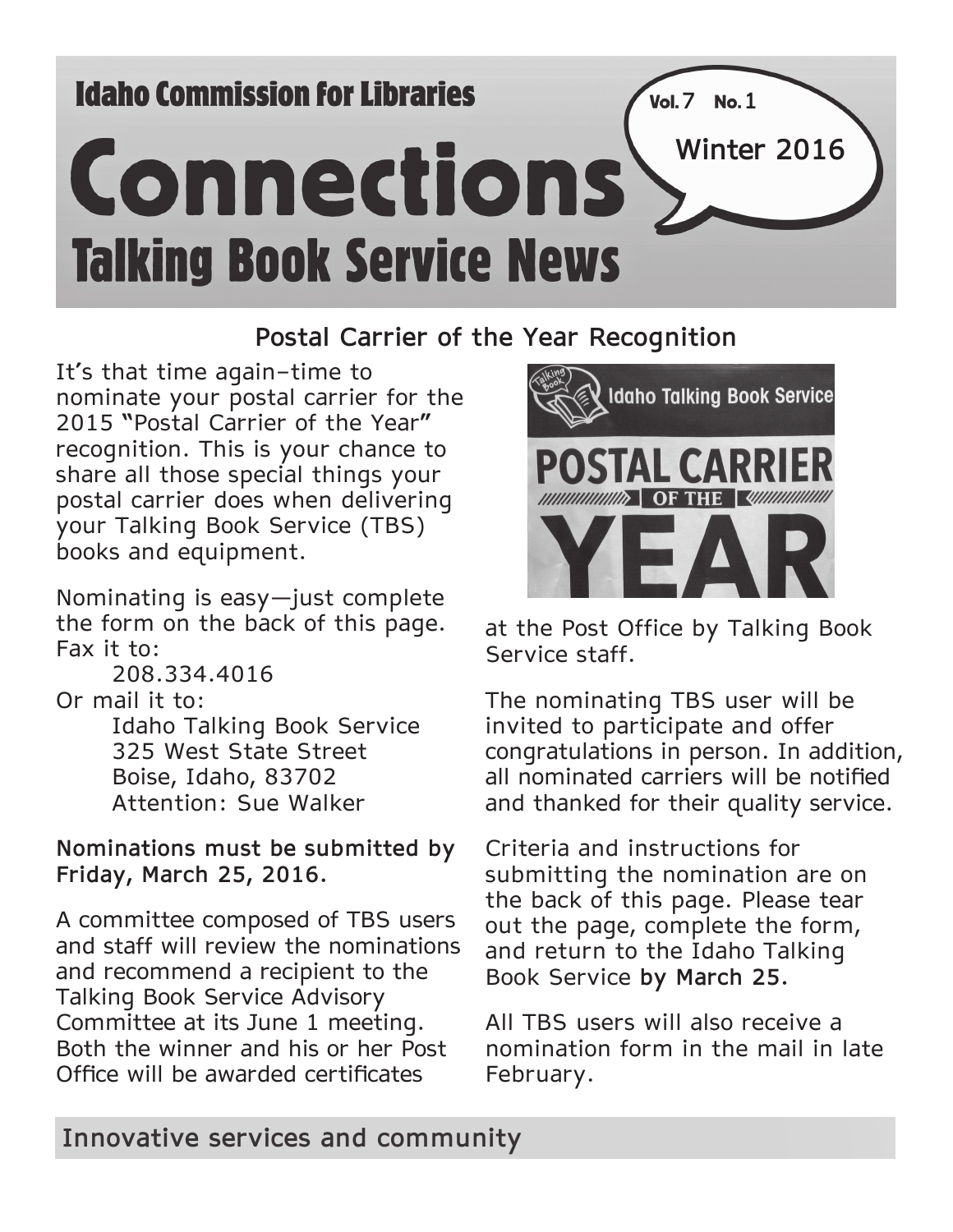## **TBS "Postal Carrier of the Year" nomination form**

Thank you for nominating your postal carrier for the 2015 Idaho Talking Book Service (TBS) "Postal Carrier of the Year" recognition. Nominate a postal carrier only if:

- 1. You are a current user of the Idaho Talking Book Service;
- 2. You are nominating your postal carrier–not someone else's; and
- 3. The nomination is based on actions the postal carrier took in 2015 in relation to delivering or picking up materials provided by the Talking Book Service.

**Nominator's name:**

**Nominator's phone number:** This information will allow us to contact you if your nominee is selected.

**Postal carrier's first and last name:**

**Postal carrier's Post Office address:** If uncertain of Post Office, list your mailing city and zip code.

**Explain why you are nominating this postal carrier. Include specific details and the length of time the postal carrier has performed them:** 

To submit this nomination:

- Mail to: Idaho Talking Book Service 325 West State Street Boise, ID 83702 Attention: Sue Walker
- Fax to: 208.334.4016; Attention: Sue Walker
- Email to: sue.walker@libraries.idaho.gov; or
- Call 800.458.3271 after 5:00 p.m. MT and leave a message.

**Nominations are due by Friday, March 25, 2016.** The winner will be announced in July 2016.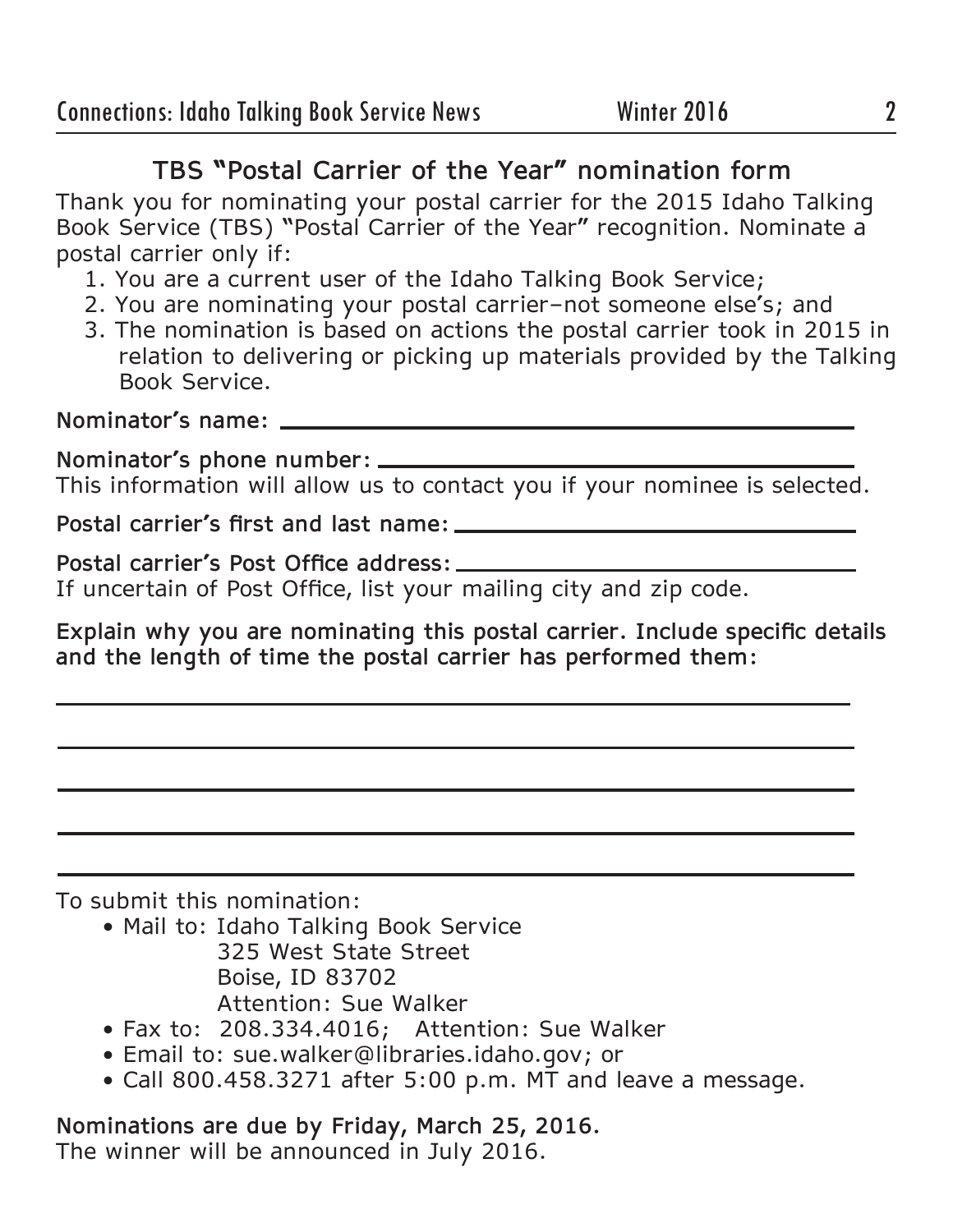## **Recent Donations to the Idaho Talking Book Service**

**General Donations**  Ralph Alexander Kenneth Soundy & Sheila Anderson Helen & Rick Bergemann Lucile Bickett Michael Burnett Leta Carlson Irma & Thomas Connors Patricia Curtis Mr. & Mrs. Meredith Dexter William & Joyce Dodge R. Fager Fay Gilkey Fern & Leon Graham Helen Grant Darlo & Betty Jean Hansen Mark Johnson & Paul Johnson Rosemary Kunkel Susan Lambuth Maxine Lovan R.G. & Deaun Messersmith Dorothy Ann Outzs Hazel Pace F.B. & Verla Peter Bill Purdom Andrew Riener Lila Hamley & Noe Rodriguez Alvin Silveus & Leta Ruth Silveus Jim & Darlene Sutterfield Nancy Symms Carrol Tyler Daisy & Sidney Ulery Yolanda Werdel Jeannie Nelson & Diane Wilson Dorma Call Wood Joan Wyant

**Memorial Donations** For Bob Bopp Bobby & Esther Bopp

For Mack Dinwiddie Paula & Bill Kroonen Von & Diane Senk

For Kenneth Fallon Sr. Kenneth Fallon Jr. Kenneth & Elizabeth Fallon

> For David Finch Catherine Finch

For Paul Fritz Kari Allred Mary Wigner

For Jean Morken Marion Barton

For Keith "Skeeter" Powell Betty Adams Family of Leith & Virljean Somsen

For Robert (Bob) Swanson Dan & Judy Huter Randalin & Mike Huter Patricia Lee Bud & Mae Niewenhuis Janalie Rieger Ramona Swanson

Acknowledgements are sent to donors and honorees, so please include the name and address of all those to be notified when you make a donation. Please make checks payable to Idaho Commission for Libraries. Mail to: Idaho Talking Book Service 325 West State Street Boise, ID 83702

Thanks to all for your generosity!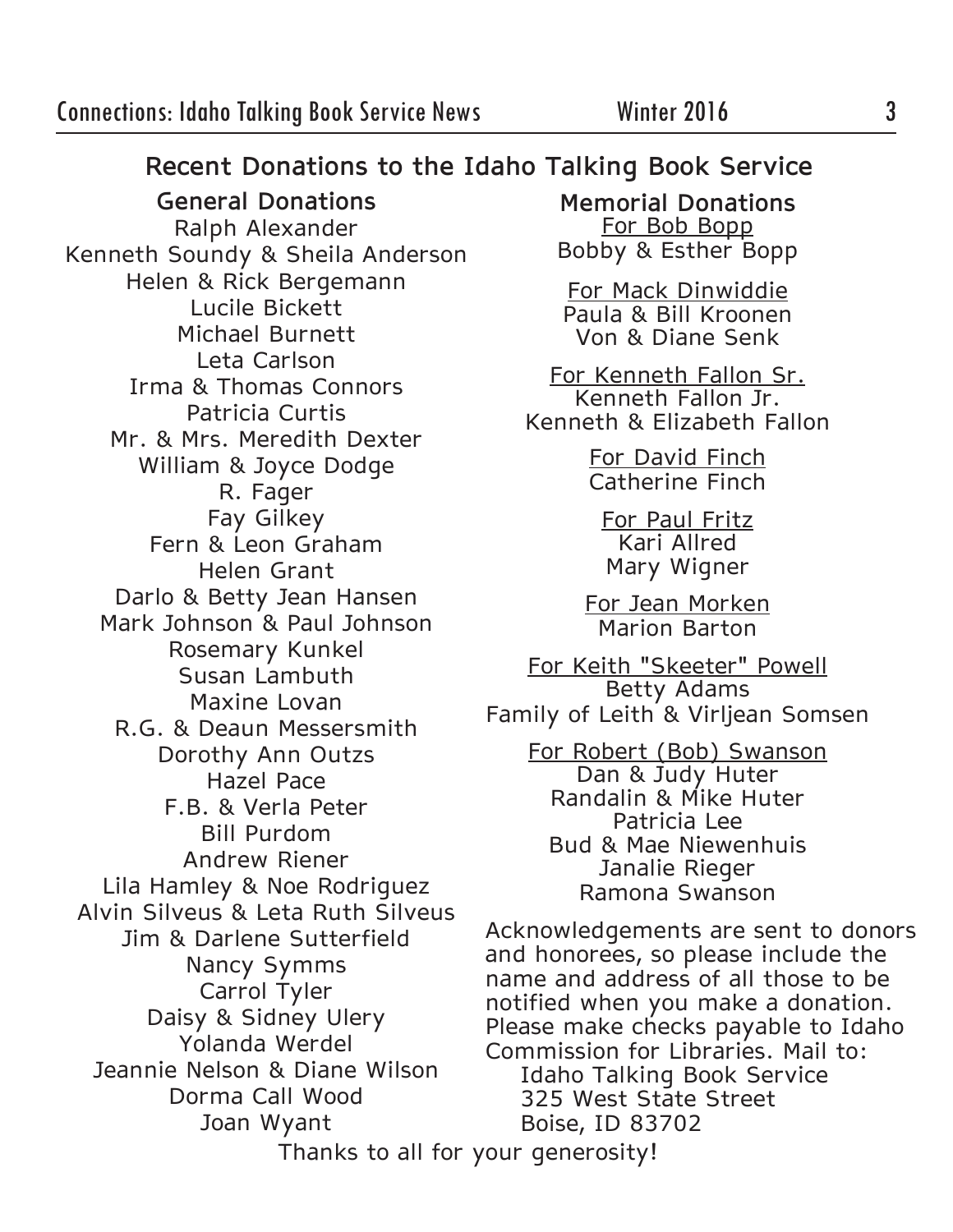March 4, 2016 is Idaho Day! In 2014 the Idaho Legislature established March 4 as Idaho Day, to be observed each year with a proclamation from the governor and programs at the Capitol, as well as events and activities in communities statewide.

The theme for Idaho Day 2016 is "Idaho Heroes: Past or Present," and everyone is encouraged to learn about and celebrate their favorite heroes. The New Books Order Form in this Talking Book Service (TBS) newsletter describes 10 book titles that include people, real or fictitious, whose Idaho stories are heroic in some way such as overcoming obstacles, displaying perseverance, exploring the state, or exemplifying leadership. Check out the titles on pages 6-8 of the Order Form and see if there are Idaho heroes you would like to read more about.

Idaho Day is supported by several state agencies that partnered to create online resources at *www. history.idaho.gov/idahoday.* 

## **Idaho Day 2016**

This site helps people "Connect, Discover, and Educate" about all things Idaho.

In addition to ordering an Idaho hero book or checking out the Idaho Day website, you can consider the following activities:

- **• Idaho Citizen Resources:** At *http://lili.org/citizen* you can find links to listen to the Idaho Legislature "In Session" and more.
- **• Virtual Capitol Tour:** At *[http://idahoptv.org/productions/](http://idahoptv.org/productions/specials/capitoloflight/tour.cfm) specials/capitoloflight/tour.cfm*  you can tour each floor of the Idaho Capitol and the exterior grounds from your computer.
- **• Idaho Historical Timeline:** At *[http://history.idaho.gov/history\\_](http://history.idaho.gov/history_) timelin*e you can find information about people, places, and events that make up Idaho history.

Celebrations nourish the human spirit, and Idaho Day is a great opportunity to commemorate our past, appreciate our present, and aspire to an even better future.

### **Talking Book Service 102 Club**

Recent centenarians joining the  $10<sup>2</sup>$  (Ten Squared) Club: Ruby Clifton, Nampa, Born 01/04/1916 Helen Taylor, Boise, Born 02/10/1916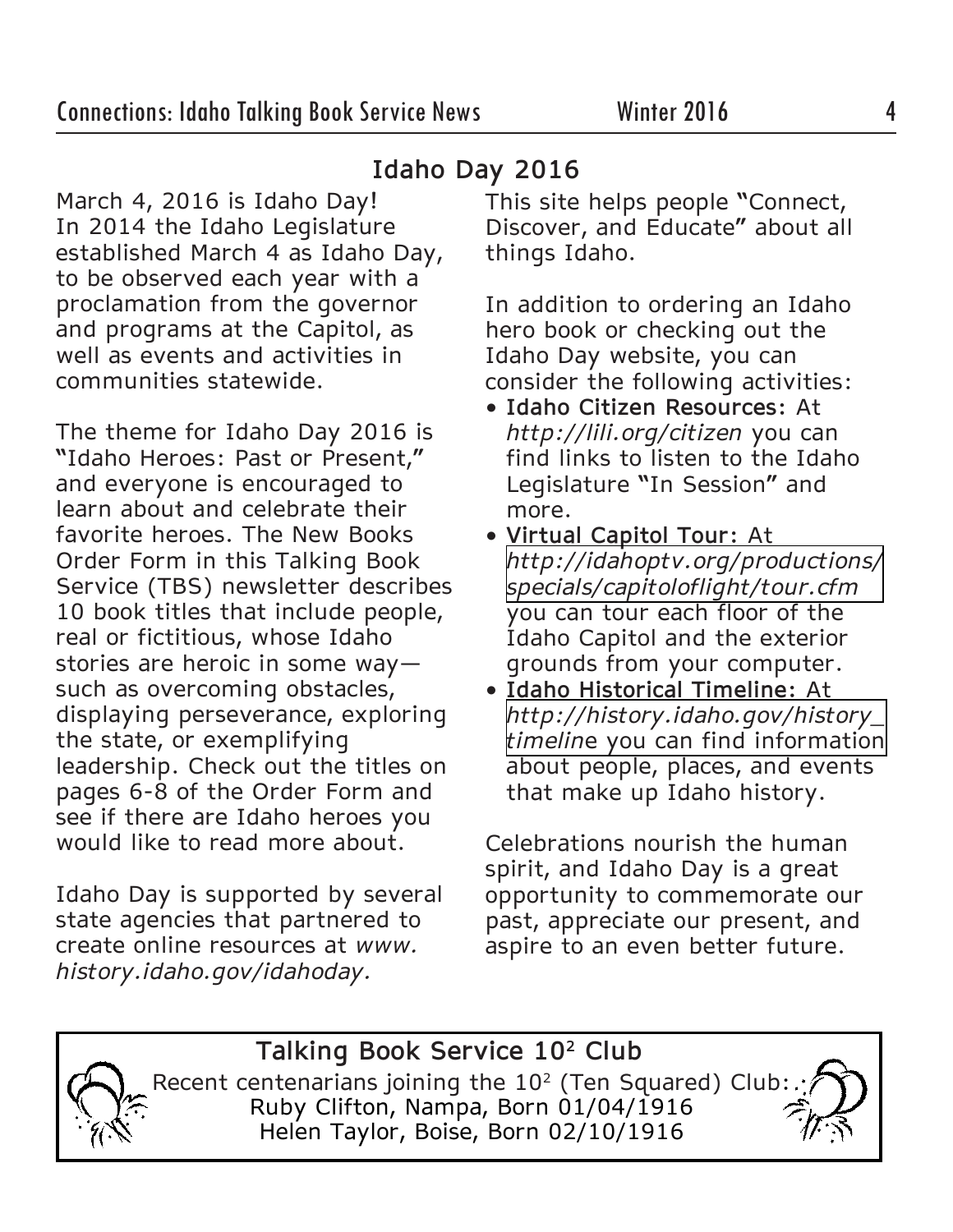### **New Books Order Form**

**NAME ADDRESS** 

### **New Idaho Talking Books from Our Recording Studio**

New locally recorded books are available on digital cartridge. To order, write your name on this pre-addressed Order Form, select the numbers of the titles that you want, and mail the form.

These titles are also available for download from BARD. Call the Talking Book Service at 800.458.3271 to register for BARD.

### *Dove Creek: A Novel* **(Adult Fiction)**

Author: Paula Marie Coomer **Read By: Kris Query Read By: Kris Query** 

*Dove Creek* is a wise, eloquent, fiercely honest fictional chronicle of a young woman's venturesome journey from her bare-bones Kentucky background to the Nez Perce Indian reservation in Idaho. She finds a new life as a much-loved healer—a blonde, female, hillbilly shaman whose self-destruction and dogged perseverance come together in a novel of intimacy that crosses the boundaries of culture and time.

*Some strong language*

 **(DBC00790) 2010** 

### *Minidoka: An American Concentration Camp* **(Adult Nonfiction)**

Author: Teresa Tamura **Read By: Maryan Stephens** On Feb. 19, 1942, President Franklin D. Roosevelt signed Executive Order 9066, authorizing U.S. armed forces to remove citizens and noncitizens from "military areas." The result was the abrupt dislocation and imprisonment of 120,000 Japanese and Japanese American citizens in the western U.S. In this book, photographer Teresa Tamura documents one of 10 such camps, the Minidoka War Relocation Center in Jerome County, Idaho, and its survivors, all uprooted from their homes in Alaska, California, Oregon, and Washington. She also documents many artifacts that were made in the camps.

**(DBC00841) 2013 6 hours 45 minutes**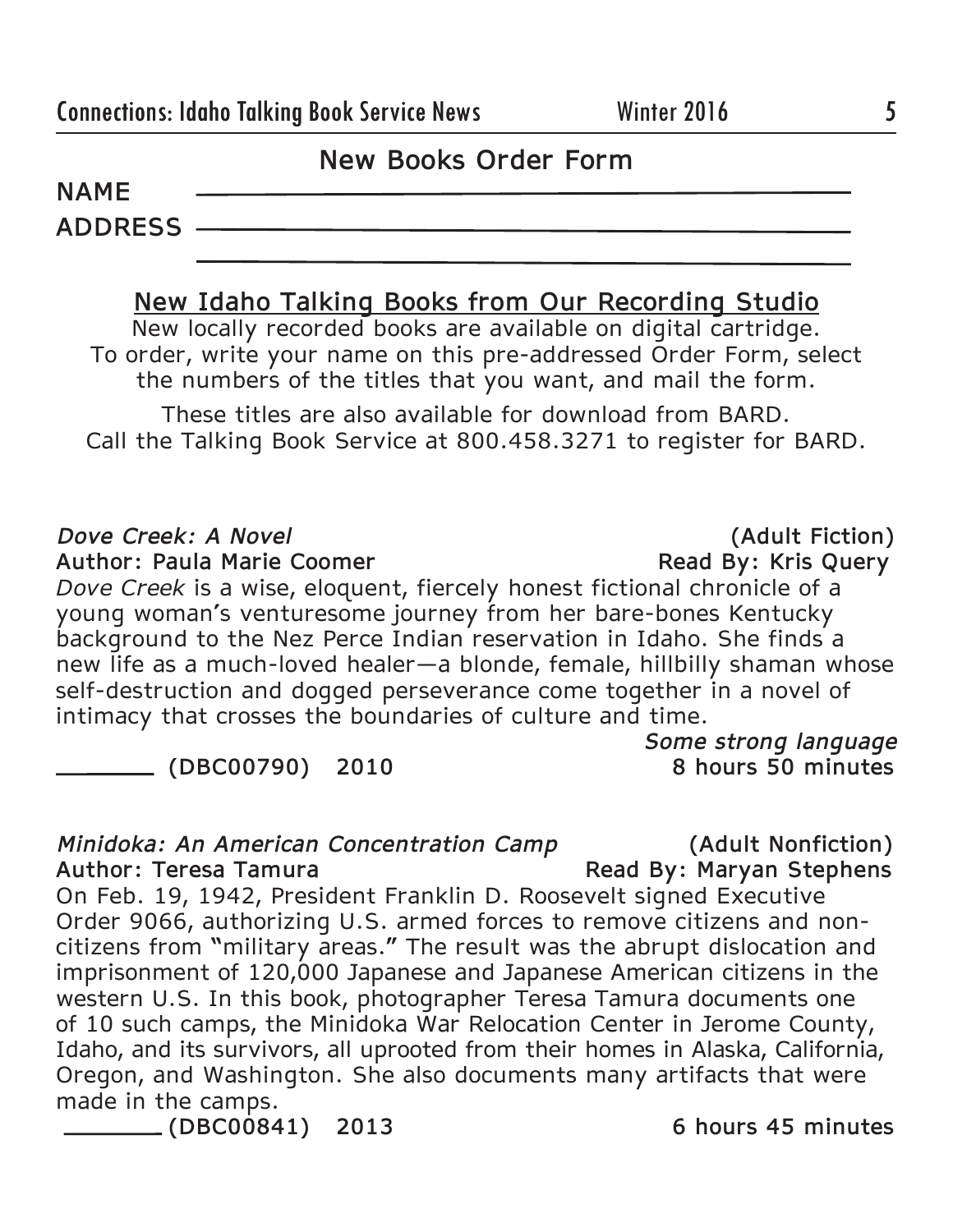### *Ancient Echoes* **(Adult Fiction)**

Author: Joanne Pence **Read By: Maryan Stephens** Over two hundred years ago, a covert expedition shadowing Lewis and Clark disappeared into the wilderness of central Idaho. Now, seven anthropology students and their professor vanish in the same area. The key to finding them lies in an ancient secret that men throughout history have sought to unveil. Michael Rempart is a brilliant archeologist, but he is plagued by a troubling sense of the supernatural and a mysterious spiritual intuitiveness. Joining Rempart are a CIA consultant on paranormal phenomena, a washed up local sheriff, and a former scholar of Egyptology. All must overcome their personal demons as they attempt to save the students and prevent the return of an ancient evil.

 **(DBC00845) 2013 13 hours 30 minutes** 

### **Books about Idaho Heroes, Past and Present**

*Some strong language* 

*Housekeeping* **(Adult Fiction)** Author: Marilynne Robinson **Read By: Erin Jones** 

Ruth and her younger sister, Lucille, are haphazardly raised by their extended family in the small, lakeside town of Fingerbone, Idaho. Their grandmother cares for them until her death, then two bumbling great aunts take over, and finally eccentric aunt Sylvie looks after them.  **(DB068564) 1980 5 hours 35 minutes**

*The Fifth Generation: a Nez Perce Tale* **Constanting (Adult Fiction)**<br>Author: Linwood Laughy **Read By: Carla Stern Author: Linwood Laughy** 

Trapped between 1950s American culture and the ancestral voices that haunt him, a 31-year-old Nez Perce man faces a choice between selfdestruction or burning a rural Idaho town to the ground. A shaman, a pawnbroker, and a lover help Isaac Moses, while the lives of four generations of his ancestors provide historical context in an ultimately triumphant tale. *Some strong language*

*CDBC00781)* 2009

*Fighting The Odds: The Life of Senator Frank Church* **(Adult Nonfiction)** Author: Leroy Ashby **Read By: Larry Weeks** Frank Church stood at the center of searing national debates, emerging as one of the twentieth century's most respected and influential senators.  **(VDB00166) 1995 30 hours 42 minutes**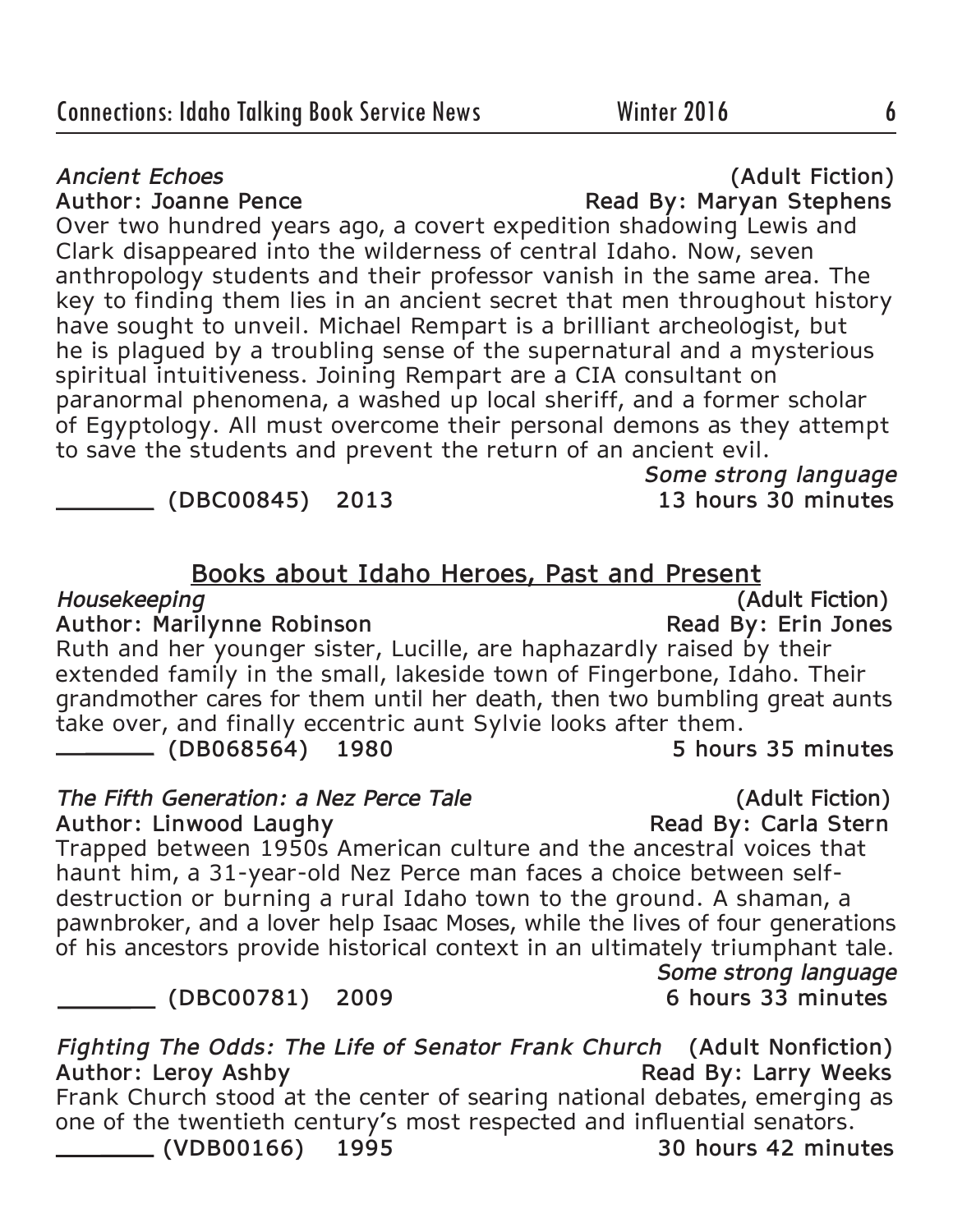*In the Wilderness: Coming of Age in Unknown Country* **(Adult Nonfiction)** Author: Kim Barnes **Read By: Carla Stern** A journey towards adulthood against an interior landscape as awesome, wondrous, and fraught with hidden peril as the great Idaho forest itself. *For high school and adult readers. Some strong language*  **(VDB00212)** 1996

*Thousand Pieces of Gold: A Biographical Novel* **(Adult Fiction)** Author: Ruthanne Lum McCunn **Read By: Jane Moore** This biographical novel of a Chinese woman, an early American heroine in the old west, is the story of Lalu Nathoy, later known as Polly Bemis. She married Charlie Bemis and lived 22 years in Warren, ID. Polly Bemis died at the Idaho County Hospital in Grangeville in 1933.

*Explicit descriptions of sex. Some strong language*  **(VDB00522) 1981 6 hours 39 minutes**

### **Stump Ranch Pioneer** *(Adult Nonfiction)*

**Author: Nelle Davis Portrey Read By: Betty Weber**

Driven from their Colorado farm after a bitter struggle in the dust-bowl conditions of the late 1930s, Nelle Davis' family migrated to northern Idaho to begin again as stump farmers. Davis' journal and diaries that have been collected are a story that was meant for public consumption.<br>(VDB00720) 1990 8 hours 29 minutes  **(VDB00720)** 1990

In the 1980s, a community in northern Idaho unwittingly became home to the virulent white supremacist Aryan Nations group. After a number of threats against "non-whites," Father Bill Wassmuth and other local civil rights leaders banded together to shine light on the hateful acts of this cult. *For high school and adult readers*

 **(VDB00754) 2001 7 hours 4 minutes**

*The Essential Lewis and Clark* **(Adult Nonfiction) Author: Meriwether Lewis Read By: Garret Halback** The journals of Meriwether Lewis and William Clark remain the single most important document in the history of American exploration. These tales of adventure are edited and annotated by American Book Award nominee Landon Jones. *For high school and adult readers*  **(VDB00772) 2002 7 hours 8 minutes**

*Hate is My Neighbor* **(Adult Nonfiction)**

**Read By: Carla Stern**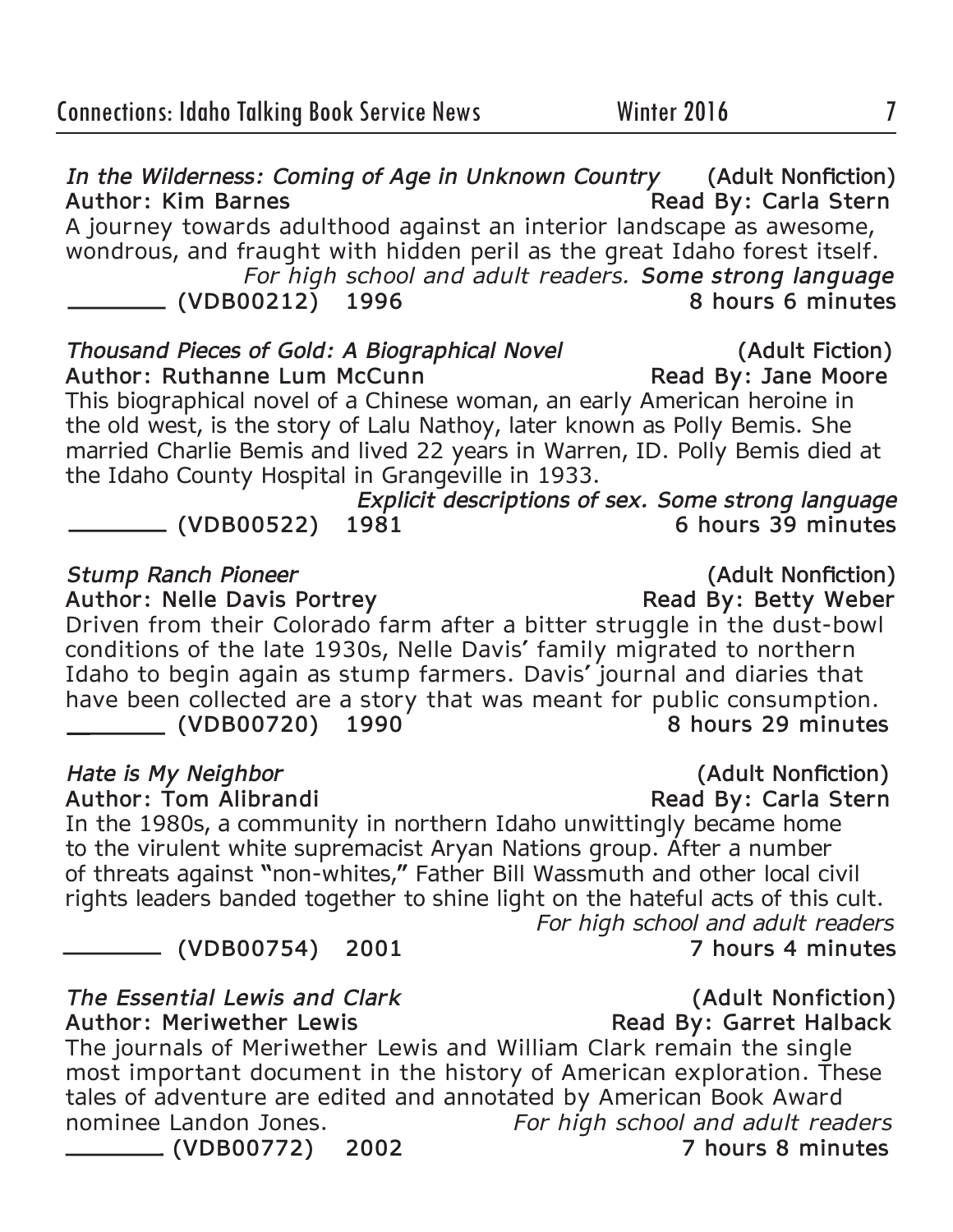Idaho Talking Book Service Idaho Commission for Libraries 325 W State St Boise, ID 83702–6055

### **FREE MATTER FOR THE BLIND OR HANDICAPPED**



Idaho Commission for Libraries Idaho Talking Book Service 325 W State St Boise, ID 83702-6055

The TBS newsletter with this order form is available on cartridge upon request. Call 800.458.3271. For a podcast, PDF, or to subscribe to the newsletter via email, visit http://libraries.idaho.gov/page/connections-tbs-news. To download via the online catalog, search "*Connections, Idaho Talking Book Service News*."

### *Beyond the Call of Duty: The Story of an American Hero in Vietnam*  **(Adult Nonfiction)**

Author: Bernard Fisher **Read By: Art Latterell** Bernard Fisher's decision to risk himself in an attempt to rescue a fellow airman in the face of withering enemy fire during the Vietnam War made him just one of sixteen members in Air Force history to earn the Congressional Medal of Honor.

 **(VDB01085) 2004 8 hours 13 minutes**

## *The Saints of God's Country* **(Adult Fiction)**

Author: Edward Craner 2008 2009 Read By: Maryan Stephens A forest fire in 1910 serves as the backdrop for this novel set in the logging town of St. Maries, Idaho. Centered on a group of young adults making their way into the world, the book draws from the colorful lore of riverboat commerce, logging, and the formation of the railroads—with the drama of one of the most devastating natural disasters in recorded history.  **(VDB01120) 2005 7 hours** 

**From the What are You Reading? article** (page 11)  **(DB069280)***The Evolution of Calpurnia Tate*  **(DB082259)** *The Curious World of Calpurnia Tate*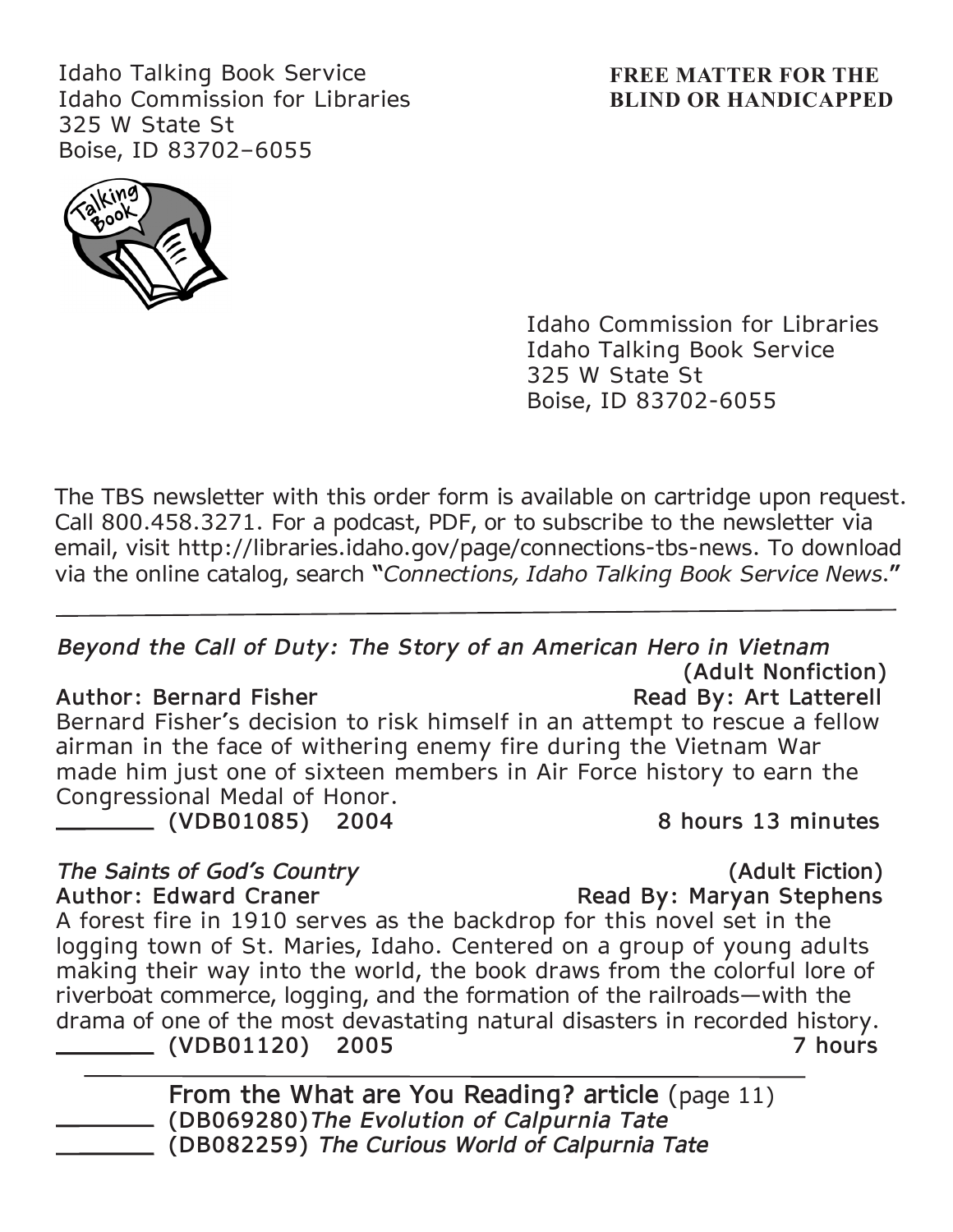### **ICfL Volunteer Coordinator Wins 2015 Excellence in Volunteer Management Award**

Idaho Commission for Libraries (ICfL) volunteer coordinator, Sheila Winther, was awarded the Southwest Idaho Directors of Volunteer Services (SWIDOVS) 2015 "Excellence in Volunteer Management" award. This award recognizes volunteer administrators for their outstanding contributions to the profession and for their promotion of quality volunteer experiences in Idaho.

Pam Bradshaw, Program Supervisor at the Commission, said, "The Commission volunteer infrastructure was created in 1989 and under Sheila Winther's leadership since 1991 it has grown and flourished. As of September 2015 the volunteer program has accumulated a total of 136,809 hours—a testament to her stewardship." Sheila responded, "This award really belongs to the whole agency. I could never do this job without the constant support of ICfL staff and volunteers."

Volunteers enhance the Commission's many programs and services, helping get books into the hands of underserved children, send literacy materials to libraries, and produce and deliver audiobooks for Idaho Talking

Book Service (TBS) users. Sheila's leadership, patience, and persistence led Commission volunteers and staff to navigate TBS through a digital revolution by figuring out how to record books digitally, converting titles from analog to digital format (cassettes to cartridges), and certifying the Idaho TBS to submit audiobooks on BARD, which provides nationwide access to these resources.

Sheila successfully manages 80–120 volunteers who donate thousands of hours each year. She treats volunteers with respect and matches them with tasks that draw on their skills and talents. She also shares her expertise with libraries and other organizations throughout Idaho and the nation through workshops and serving on various task forces and committees.

Commission staff and volunteers congratulate Sheila on receiving this award and thank her for her outstanding service.



**Sheila Winther ICfL Volunteer Coordinator**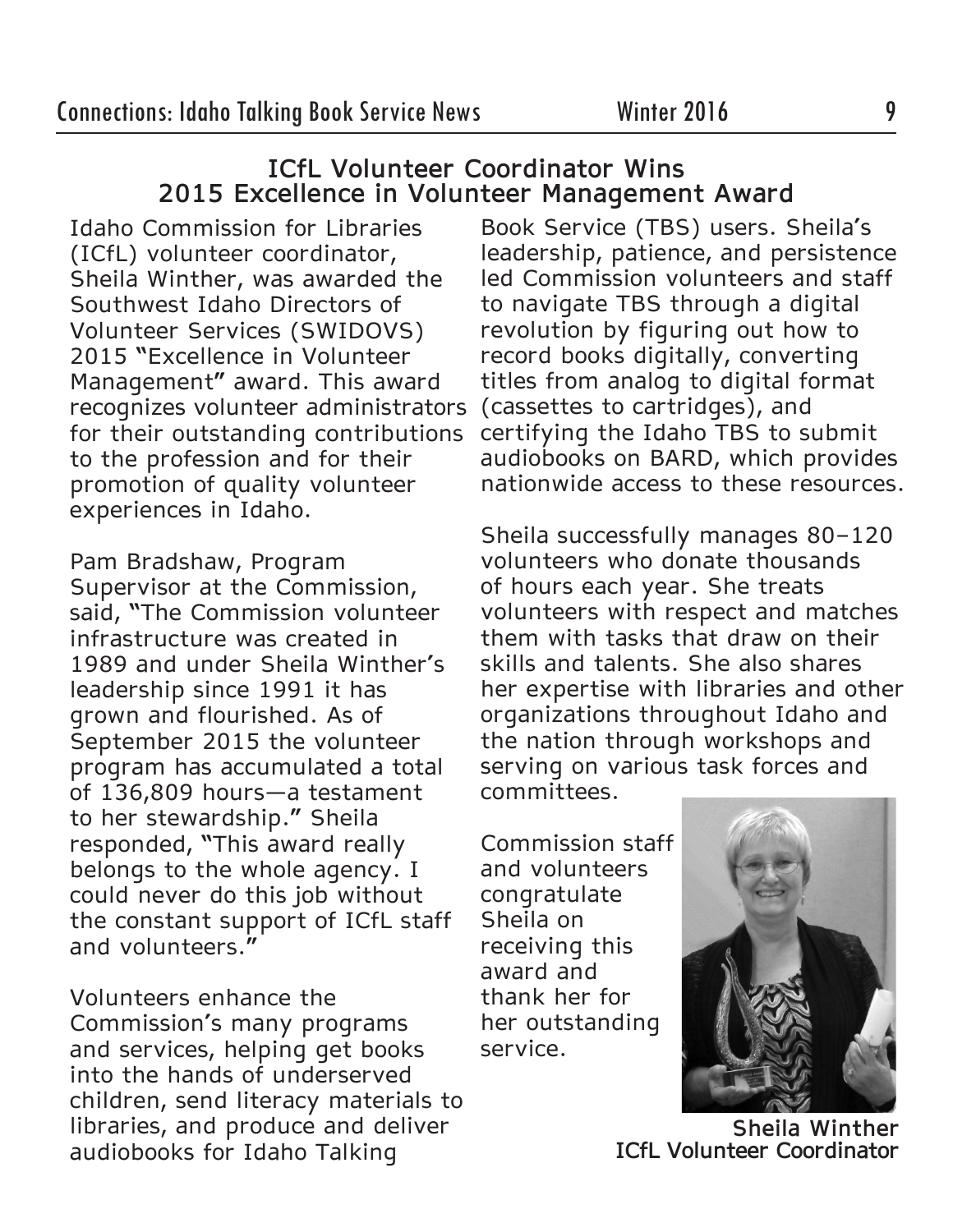## **NFB's Braille Read-a-Thon** by Susan Ford

The National Federation for the Blind (NFB) has renamed their annual Braille reading activity to: Braille Read-a-thon. Any Idaho Braille reader able to read entire pages is welcome to participate in this fun activity; participants complete a short questionnaire to identify their reading category.

On January 4, Louis Braille's birthday, participants began counting the number of Braille pages read and will continue to do so through March 4. Throughout the reading period, a list of Braille documents read is kept that includes the name of each document and the number

of pages read in it. The entire document does not need to be read-just note the number of pages read from it. The list can be submitted to Susan Ford or Jennie Facer after March 4, the ending date for this year's Braille Read-a-Thon.

Monetary prizes will be presented for the various categories at the annual National Federation of the Blind of Idaho conference banquet in April.

For more information, contact Susan Ford: johnsusanford@ [earthlink.net or Jennie Facer](mailto:johnsusanford@earthlink.net) at jennie.facer@gmail.com.

## **The Boise Braille Club** by Alison Steven

The Boise Braille Club (BBC) is a new initiative that gives all Braille readers and aspiring Braille readers of any age the opportunity to come together to read and share books, poems, and even just words. The number of pages read each month are tracked to gain Braille belts (like in karate). Numerous methods are used to encourage one another to improve Braille skills and enjoy reading.

**When:** Monthly on the third Thursday (2/18/16, 3/17/16, etc.) 4–5:30 p.m.

**Where:** Idaho Commission for the Blind and Visually Impaired Conference room (on 2nd floor). 341 W. Washington Street, Boise

Everyone is welcome to attend or just visit. Contact Alison Steven for more information at 208.761.6286 or pecans65@gmail.com.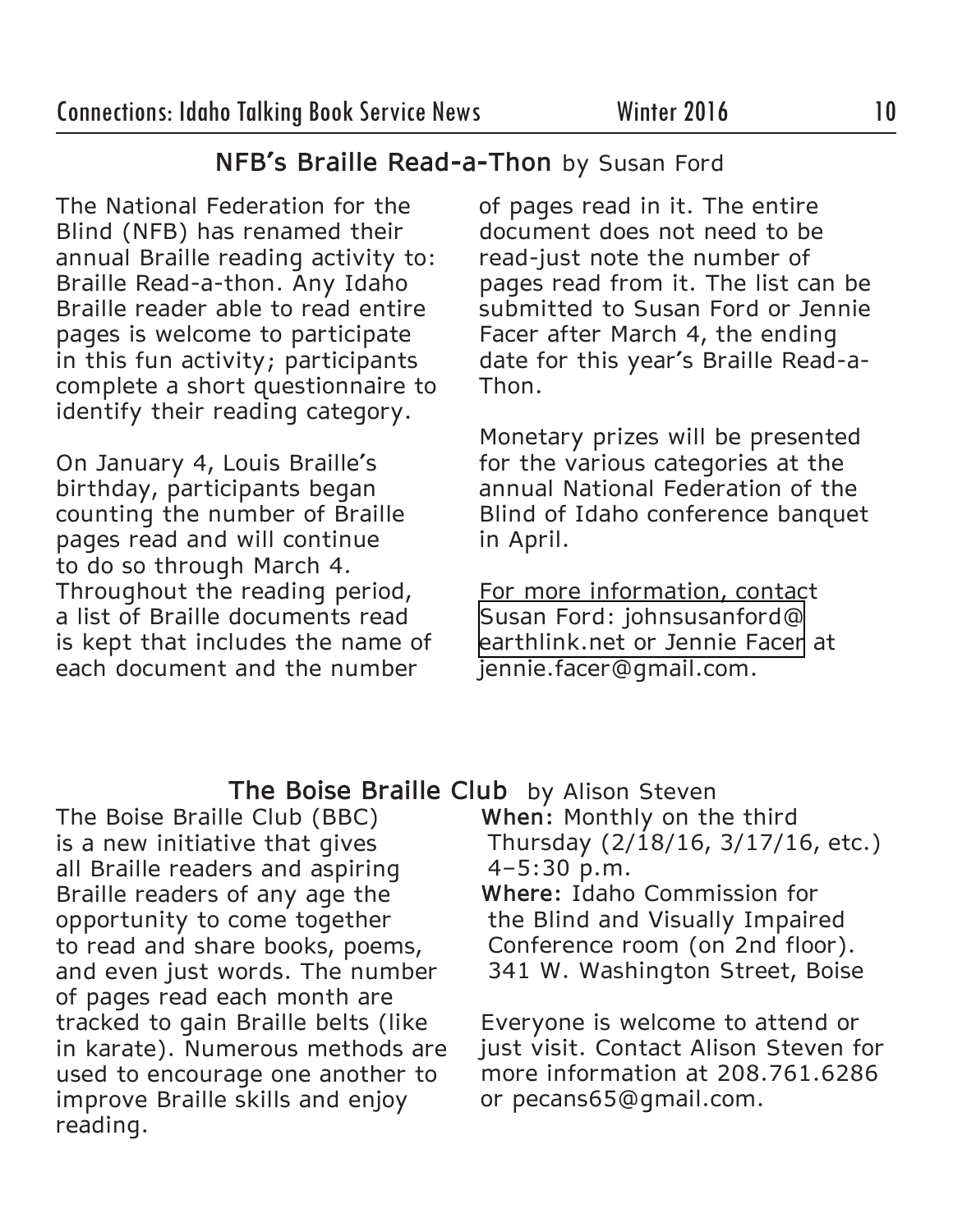**What Are You Reading?** by Tammy Hawley-House, Reading Programs Coordinator

*Tammy Hawley-House is Idaho* 



*Commission for Libraries' newest member of the Read to Me, Tweens and Teens, and Mid-Life Adults teams. She has over 17 years' experience as a children's librarian working with early literacy programs.* 

*The Evolution of Calpurnia Tate*  is a charming tale of a young girl growing up in the late 1800s in central Texas. Calpurnia is eleven years old–the only girl in a family of six brothers. Her mother is determined to raise a proper young lady, but Calpurnia has other ideas. She has no interest in cooking, doing handiwork, or playing music. This is apparent as her biscuits are often burned and her stitches won't hold. She would rather spend time discovering nature.

Her stern, cranky grandfather also lives with her large family. He doesn't speak to any of the children, but spends time in his study reading, classifying local plants, and making scientific discoveries. While her brothers are afraid to talk to their grandfather,

Calpurnia, ever curious, finds a way into his world of science. Together they discover a new species of vetch and record many scientific discoveries. After he introduces her to a world of books, Calpurnia dreams of spending her life in a tower of books.

While reading this book it was easy to get taken away with life during this time. It was a time of self-sufficiency, where kids spent the day outside exploring the world. It is hard to imagine how difficult it must have been for a girl like Calpurnia, living in a world where she just does not fit. You can feel her dismay when for Christmas one year, she receives a book entitled *The Science of Housewifery*. Not exactly the kind of science that Calpurnia is interested in.

Calpurnia's adventures are delightful and endearing. The ending of the book leaves the reader wondering just how she will get along in a rapidly changing world. Fortunately, Calpurnia reappears in a sequel, *The Curious World of Calpurnia Tate.*

*The Evolution of Calpurnia Tate* Juvenile Fiction: **DB069280** *The Curious World of Calpurnia Tate* Juvenile Fiction: **DB082259**